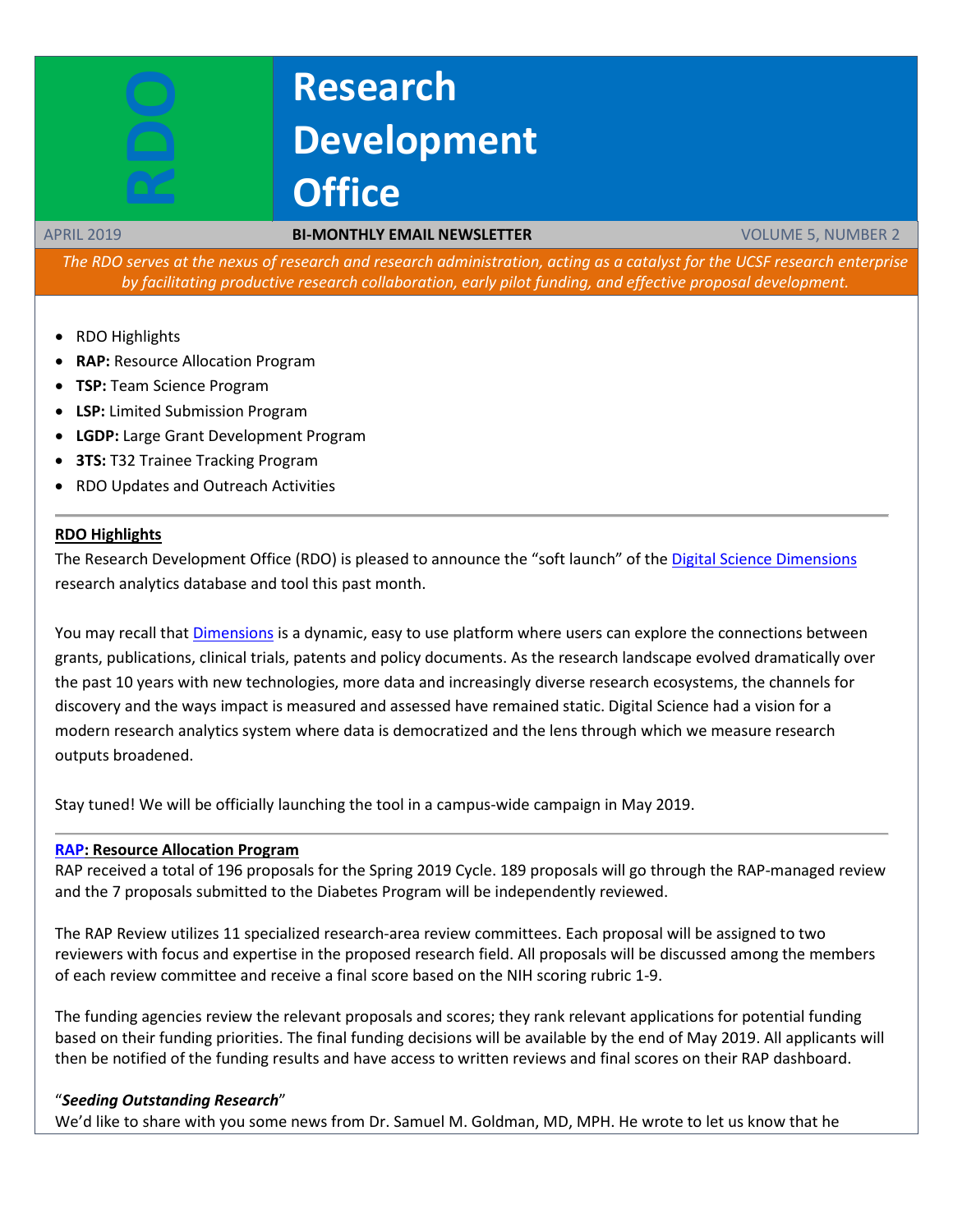recently published a very impactful paper on research partially supported by a 2015 RAP grant sponsored by the Academic Senate. You can find it online: [https://onlinelibrary.wiley.com/doi/full/10.1002/ana.25441.](https://onlinelibrary.wiley.com/doi/full/10.1002/ana.25441)

Through the combined efforts the funding agency Directors and Managers, Review Committee Chairs, faculty reviewers, Support Staff and RAP 'Central' staff, RAP is truly "Seeding Outstanding Research" at UCSF.

### **[TSP:](http://rdo.ucsf.edu/team-science-research-innovation-program-tsrip) Team Science Program**

The TSP develops and facilitates intra- and inter-campus networking events, enabling participating researchers to meet investigators outside their usual circle of collaborators and to brainstorm new research ideas or expand the aims of their current work. We've been busy planning events for the winter - check out details below.

If you manage a UCSF group with a mission that includes team building activities or you would like to add such activities to a new grant or renewal, get in touch with Page [Sorensen.](mailto:page.sorensen@ucsf.edu) We can help design and produce team building activities that will further your mission.

### *Upcoming Events*

The on-going faculty mixer, **In the Mix**, between San Francisco State University (SFSU) and UCSF faculty is slated for May 7th. This particular event will be the first in a series focused on Health Equity. It will be held from 5:00 – 7:00pm in the Parnassus library Lange Room on **May 7th**. Visit our In the Mix [Eventbrite](https://www.eventbrite.com/e/sf-in-the-mix-tickets-52236120643?aff=website) page for further details and to register for this event.

**Weill Symposium:** We are holding a symposium to celebrate the outstanding research supported through the Weill awards first award cycle completion and to focus efforts for the upcoming NIH BRAIN initiative opportunities. Please join us on **July 18th** from 3-6pm on the Mission Bay campus. Visit the Weill [Symposium](https://www.eventbrite.com/e/weill-symposium-tickets-60139992336?aff=website) Eventbrite page for further details and to register for this event.

### **[LSP:](http://rdo.ucsf.edu/limited-submission-program-lsp) Limited Submission Program**

### *Current LSOs of note:*

| <b>Internal Deadline</b>      | <b>Sponsor</b>                   | <b>Opportunity Title</b>                            |
|-------------------------------|----------------------------------|-----------------------------------------------------|
| April 30 <sup>th</sup> , 2019 | <b>Brain Research Foundation</b> | <b>Scientific Innovations Award</b>                 |
| May 8 <sup>th</sup> , 2019    | National Science Foundation      | Innovations in Graduate<br><b>Education Program</b> |

#### *Upcoming LSOs:*

Please see below for some limited submission opportunities (LSOs) we expect to announce over the next few months. Mark your calendars accordingly!

| <b>MONTH LSP TO</b><br><b>ANNOUNCE</b> | <b>Sponsor</b>        | <b>Opportunity Title</b>                            |
|----------------------------------------|-----------------------|-----------------------------------------------------|
| May                                    | The Archer Fund       | Archer Foundation Award in<br><b>Brain Research</b> |
| May                                    | Pew Charitable Trusts | Pew Scholars & Pew-Stewart<br><b>Scholars</b>       |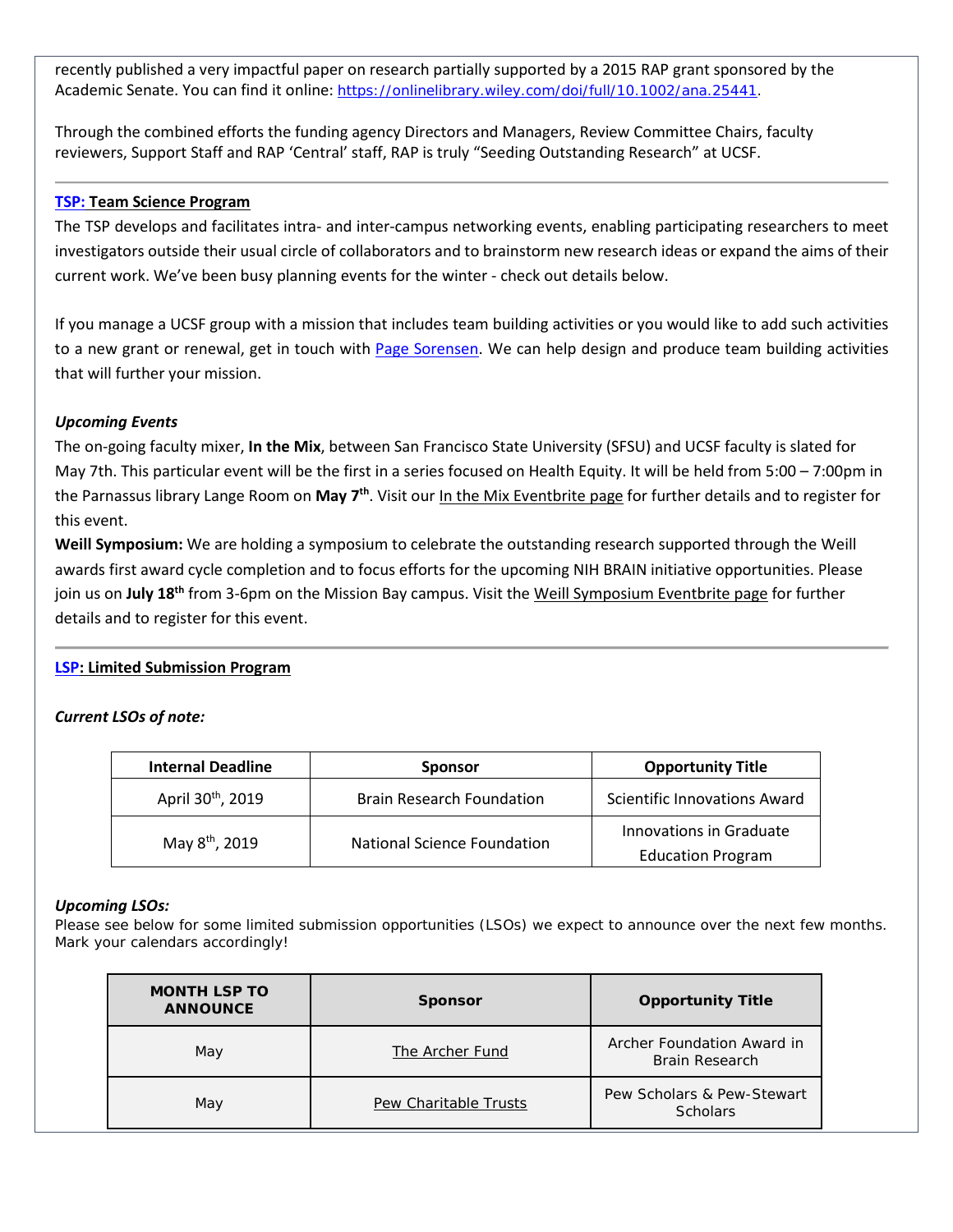\*\*Please note: These LSOs are typically offered the same time each year. Both the availability and eligibility *requirements noted are approximate and subject to change.\*\**

**Important Links:** More information about the LSP & Current LSO listings: [rdo.ucsf.edu/LSP.](http://rdo.ucsf.edu/limited-submission-program-lsp)

# **[LGDP:](http://rdo.ucsf.edu/large-grant-development-program-lgdp) Large Grant Development Program**

NSF has been on our minds this month as we gear up to support the renewal of the UCSF-led Center for Cellular Construction, a NSF Science and Technology Center, and as we dive into developing a campus-wide proposal to address gender inequities through an NSF Organizational Change for Gender Equity in STEM Academic Professions [\(ADVANCE\)](https://www.nsf.gov/pubs/2019/nsf19552/nsf19552.pdf) grant.

If your team is gearing up to prepare a large, multi-investigator proposal and would like some support from our Large Grant Development Program (LGDP), please reach out to the LGDP Manager, Kristin Dolan [\(kristin.dolan@ucsf.edu\)](mailto:kristin.dolan@ucsf.edu).

# **[3TS:](https://accelerate.ucsf.edu/training/t32-resources#tracking) T32 Trainee Tracking Program**

# *T32 NIH Updates from the T32 Trainee Tracking (3TS) Program*

- Due Dates for Competing T32 Renewal Applications:
	- o January 25
	- o *May 25*
	- o September 25

*Applicants should check with the relevant Institute or Center (IC), since some do not accept T series applications for all three receipt/review/award cycles. Applicants should refer to the IC Table of Contacts for information for each IC's scientific/research contact for the NRSA T32 program.*

- Beginning October 2019 the NIH will require all T32 progress reports Research Performance Progress Report (RPPR) to be submitted via the [NIH xTRACT](https://grants.nih.gov/grants/guide/notice-files/NOT-OD-18-133.html) tool.
- Letter on Discrimination Policies for NIH Training Grants: The University of California is committed to ensure policies, procedures, and oversight are in place to prevent discriminatory harassment and other discriminatory practices[. The Research Policy Analysis and Coordination](https://www.ucop.edu/research-policy-analysis-coordination/policies-guidance/discrimination-sexual-violence-and-harassment/index.html) site provides a link which will direct you to the University's letter.

The 3TS program will continue to post information regarding NIH training grant notifications on the **T32 Administrators Group Chatter** page on Chatter. To join the group send an email request t[o Halima Mohammed Todd](mailto:Halima.Mohammed@ucsf.edu) or contract Halima through the link on the T32 [Administrators](https://ucsf.my.salesforce.com/_ui/core/chatter/groups/GroupProfilePage?g=0F9A00000004SyW) Group Chatter page.

The 3TS program can produce the following tables for your T32 renewal application:

- Table 2 Participating Faculty Members
- Table 3 Federal Institutional Research Training Grants & Related Support Available to Participating Faculty Members (Overlapping Faculty)
- Table 4 Research Support of Participating Faculty Members
- Table 5 Publications of Trainees
- Table 8 Program Outcomes

We are here to support and guide you through your T32 grants submissions process. Contact [Halima Mohammed Todd](mailto:Halima.Mohammed@ucsf.edu) if you have questions.